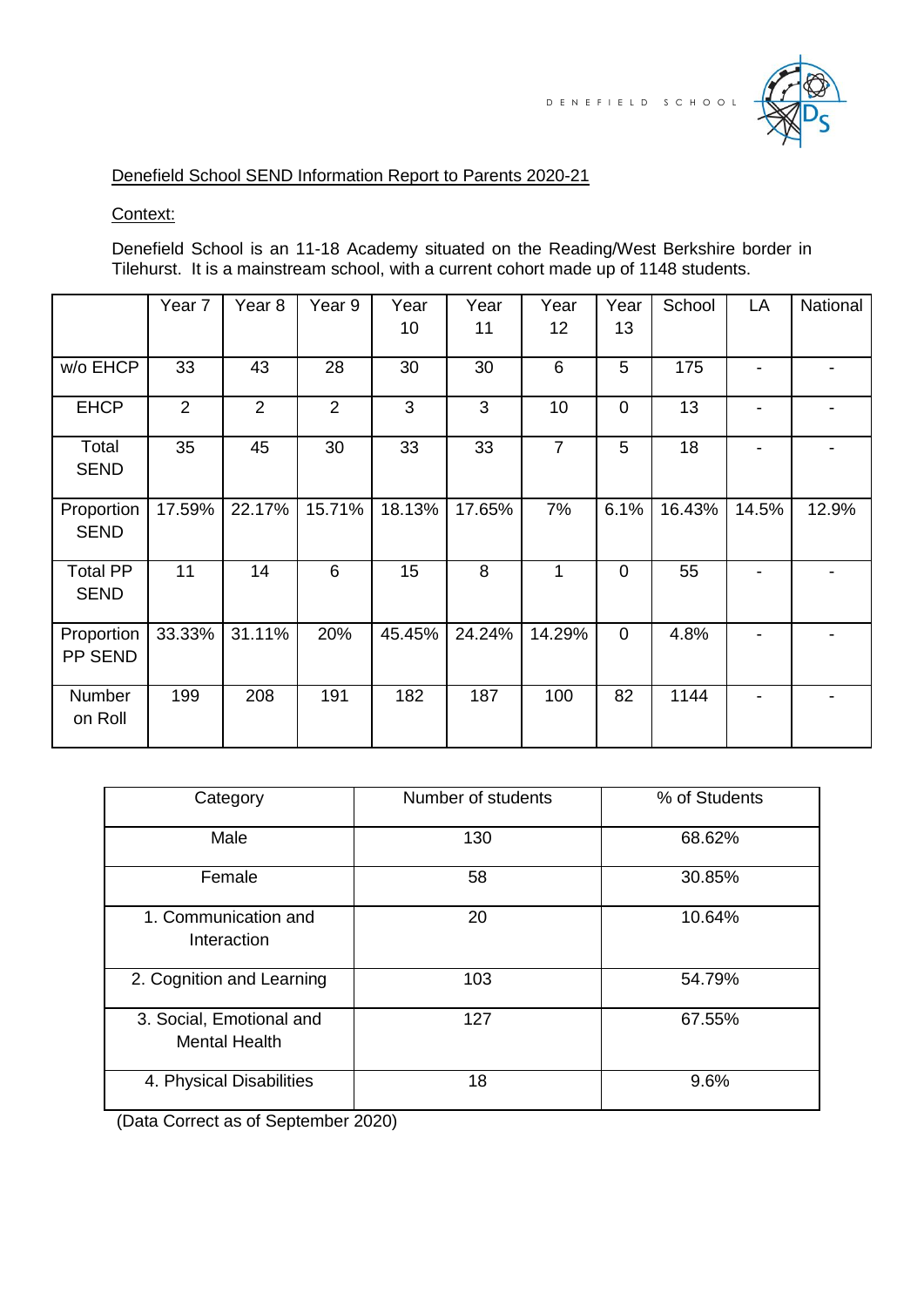

## **1. The kinds of special educational needs for which provision is made at Denefield;**

In order to support our students with special educational needs and barriers to learning, whether they be social, emotional, behavioural or specific learning difficulties, the following provision is made at Denefield:



SEND Provision Map 2020-21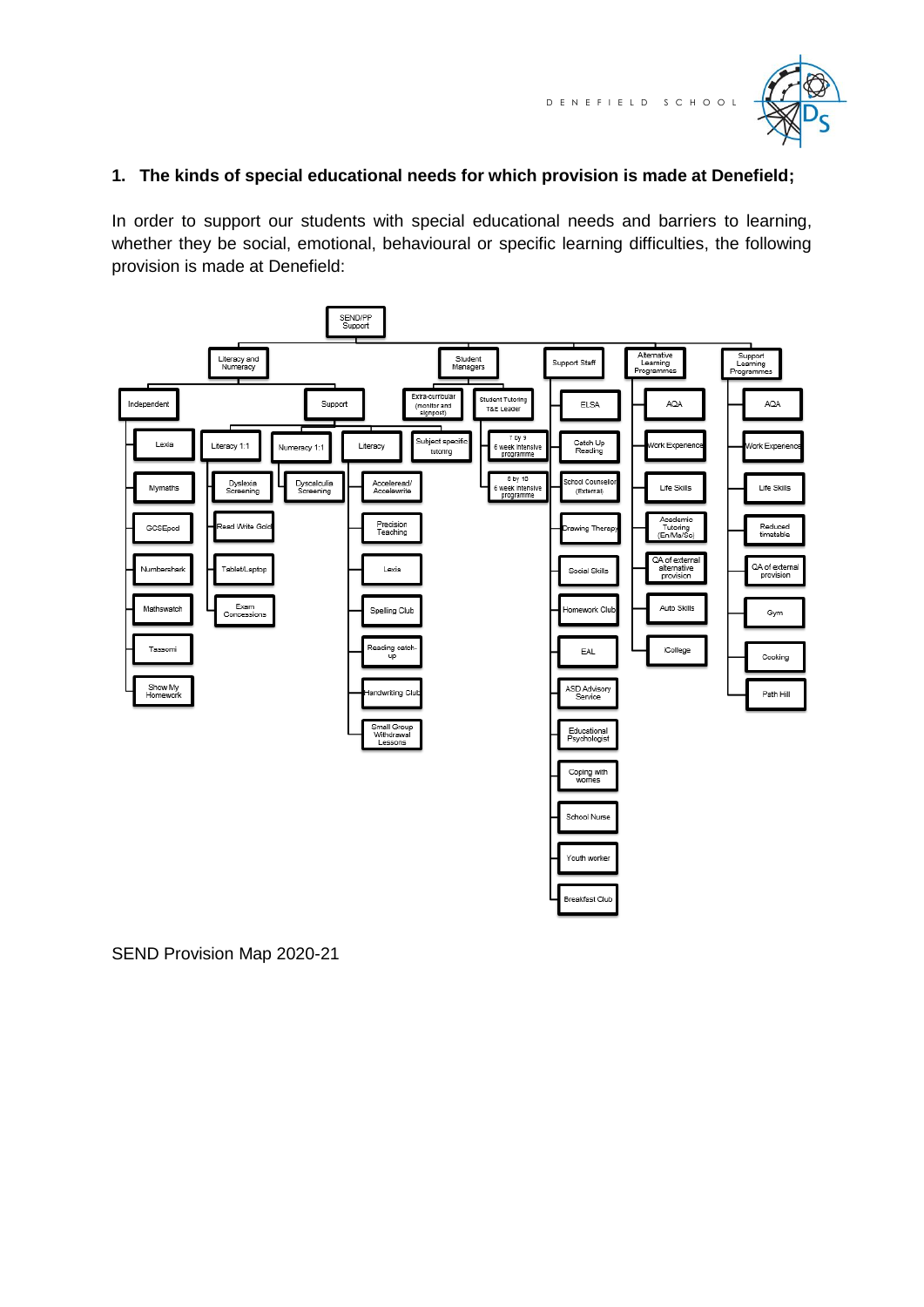

# **2. Information about Denefield School's Policies for the identification and assessment of students with special educational needs:**

On entry in Year 7, students are assessed through the following means in order to identify any needs and put appropriate intervention in place: Lucid (literacy assessment tool), KS2 results, CAT testing, information shared by primary schools, teacher assessments and external standardised GL assessments.

We have an ethos where staff are continuously encouraged to discuss any concerns they have with their students learning and progress, and any concerns are followed up in discussion with parents/carers and additional assessment and intervention where appropriate. As a need arises, intervention is put in place as soon as possible to meet the needs of a student. We have the provision in place to be able to screen for dyslexia and assess for exam concessions internally, enabling intervention and support to be put in place quickly.

Please also see appendix A and B of the school SEND policy (see below).

All school policies can be found on the school website here;

#### <http://www.denefield.org.uk/Parents/School-Policies>

In particular, the following policies are most relevant to students with special educational needs;

- Special Educational Needs and Disabilities Policy (SEND)
- Learning and teaching Policy
- Safeguarding and child protection Policy
- Reasonable force Policy
- Equality Policy
- Behaviour and discipline Policy
- Attendance Policy

## **3. Information about Denefield School's policies for making provision for students with special educational needs whether or not they have EHC Plans:**

Continued review and evaluation of Denefield's SEND provision by the Assistant Head/SENCO ensure mechanisms are in place to assess the impact and effectiveness of each intervention termly. This has ensured that the appropriate strategies have been put in place to meet the needs of our students with special educational needs. The student passport enables individual teachers to differentiate and use personalised strategies that best meet the needs of these students at classroom level, supporting quality first teaching.

All students at Denefield School have their needs initially assessed when they join in year 7. Academic progress and engagement for learning are tracked termly, and any suspected special educational needs that arise, where a student is identified as not making expected progress, are assessed and planned for. A student's special educational needs can be identified through a number of means, for example: TA/teacher referral or concerns raised by the pastoral team. This includes communication with parents/carers, and the use of the 'plan,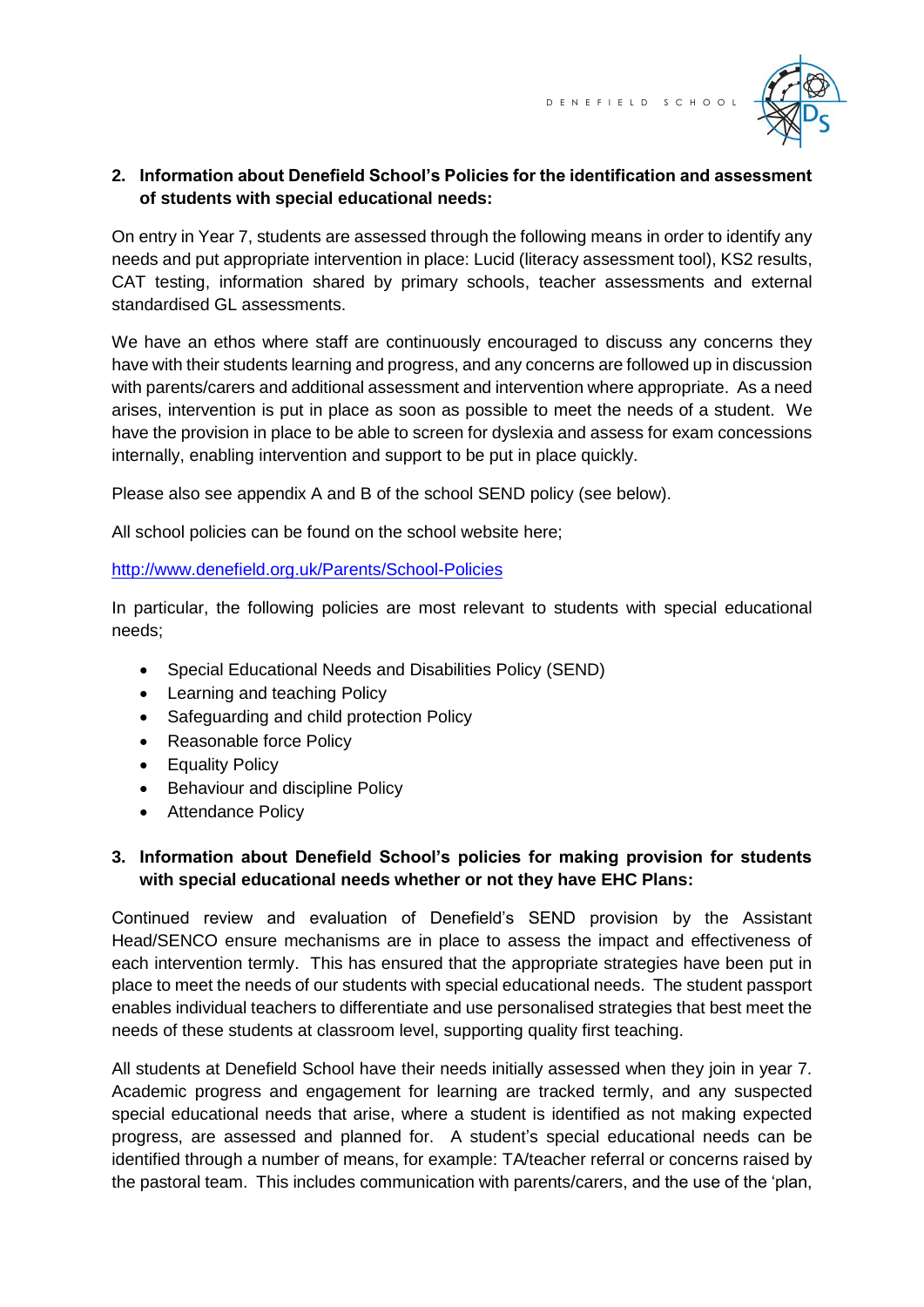

do, review' cycle. For some students, this short term intervention is successful. However for those students who still are not making expected progress, additional assessments, interventions and 'plan, do, review' cycles are repeated. Where appropriate, external bodies are contacted for support and intervention in order to best meet the needs of an individual.

In all cases, students with particular identified educational needs have a student passport. This is a one page document that outlines a student's learning needs, outcomes, barriers to learning, strengths, support in place and strategies to use in the classroom to support quality first teaching. These are always child centred, and form the basis of the 'plan, do, review' cycle. The student passport is shared confidentially with teaching staff and other relevant members of staff who support them. The student and parents/carers are also invited to contribute to the planning and reviewing of the passport at least annually, to ensure a positive and successful partnership. As illustrated in the SEND provision map, students are also offered support with their SEMH (Social, Emotional and Mental Health) as we believe the development of an individual's CHARACTER values will lead to better success academically, preparing them better for life beyond Denefield. The strategies outlined in a student passport can be further supplemented by additional personalised intervention for some students to meet their needs, and in certain cases their curriculum may be adapted to achieve this.

Please also see Appendix A and B of the school SEN policy.

## **4. Name and contact of SEND Coordinator:**

Lindsay HolleyAssistant Head/SENCO [hol@denefield.org.uk](mailto:hol@denefield.org.uk)

## **5. Information about the training and expertise of staff in relation to students' with special educational needs, and how specialist expertise will be secured:**

Whole staff training is delivered by both internal staff and external specialists, such as the West Berkshire Sensory Consortium and the Educational Psychologist, on both how to access SEND information and specific strategies to meet the needs of students with special educational needs. It is an expectation that all classroom practitioners use these strategies in their everyday practice to best meet their students' needs.

Over time we have invested in specialist training for particular members of staff, to ensure that the specific needs of our students are met. We seek to recruit in order to fill any gaps that may arise through the consideration of both the current and future special educational needs of our individual students and the needs of the wider school.

# **6. Information about how equipment and facilities to support students' with special educational needs will be secured:**

We will make any reasonable adjustments, in line with the SEND code of practice 2015, to meet the needs of students with special educational needs.

Below are examples of reasonable adjustments that we have already made to improve the safety not only for those students with special educational needs, but for all students and staff. These include: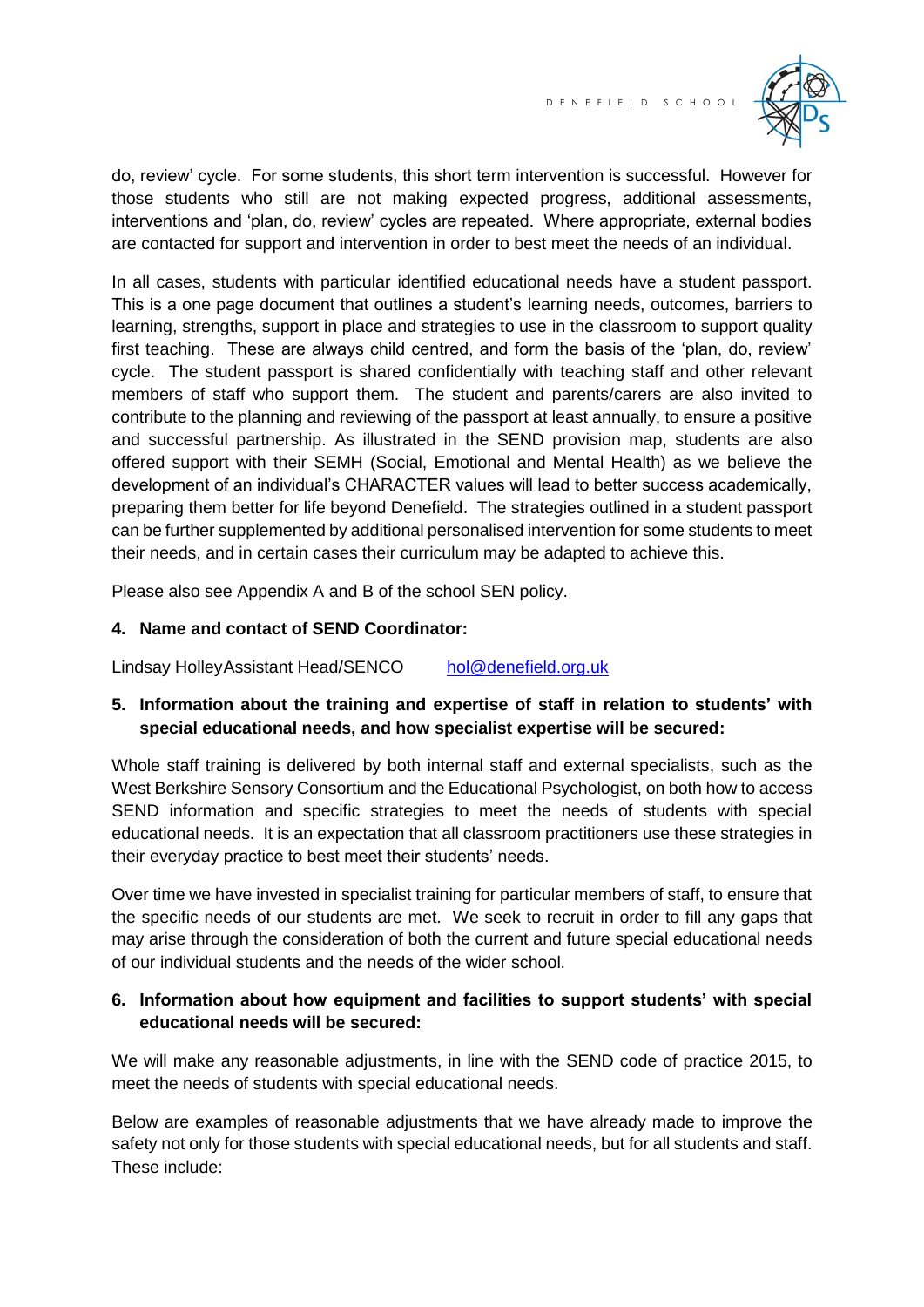

- Supporting pillars painted with blue stripe to increase visibility.
- Yellow stripes on steps of internal stairs.
- Handrails erected on the small steps outside maths entrance.
- Handrails erected for the steps to the outdoor supervised area.
- Yellow paint on some of the external steps.
- Swapped light switches for lights on a key, to prevent students switching them on/off, for English and MFL corridors to support those with visual impairments.
- Removed small broken bollards on concrete slabs where the buses stop.
- Made paving slabs flatter around the rear of the School.
- Repaired broken ramp to the front reception.
- Replaced the broken rail fencing in the supervised area, increasing its height.
- The doors and frames are in different colours in order for them to be seen more clearly.
- Extending the handrail on the new netball court steps to reach the ground.

#### **7. Arrangements for consulting parents/carers of students' with special educational needs and involving them in the education of their child:**

In line with the SEND code of practice 2015 and the 'plan, do, review' cycle, parents/carers are invited to attend review meetings. Regular contact with parents/carers is also made by appropriate staff, depending on the progress of the student, so they are aware of successes and concerns, facilitating greater success through a positive partnership.

Parents/carers are also invited to attend EHCP annual reviews, and every effort is made to accommodate their attendance.

Opportunities for parent/carer consultation is offered on review day for Year 7 and 11, and parents evenings for all year groups, where 5 minute appointments are scheduled with the student's subject teachers. Where appropriate, we provide assistance to both parents/carers and students with a disability to ensure these opportunities are accessible. On these occasions, parents/carers are encouraged to discuss the education of their child with the teacher, in regards to their progress and which strategies can be mirrored at home to support them further. Subject teachers will also contact parents/carers via phone and email to discuss a student's progress where they feel additional support and strategies can be put in place to aid their progress.

#### **8. Arrangements for consulting students with special educational needs and involving them in their education:**

Every meeting that is held regarding a student at Denefield School is child centred. The student is encouraged to attend the meeting, and their views and engagement are paramount to the success of any intervention. However, if the student does not want to attend, their views are sought prior to the meeting, so they can be shared and used in planning the next steps of any intervention.

# **9. Arrangements by the board of trustees for the treatment of complaints from parents/carers of students with special educational needs concerning the provision made at Denefield School:**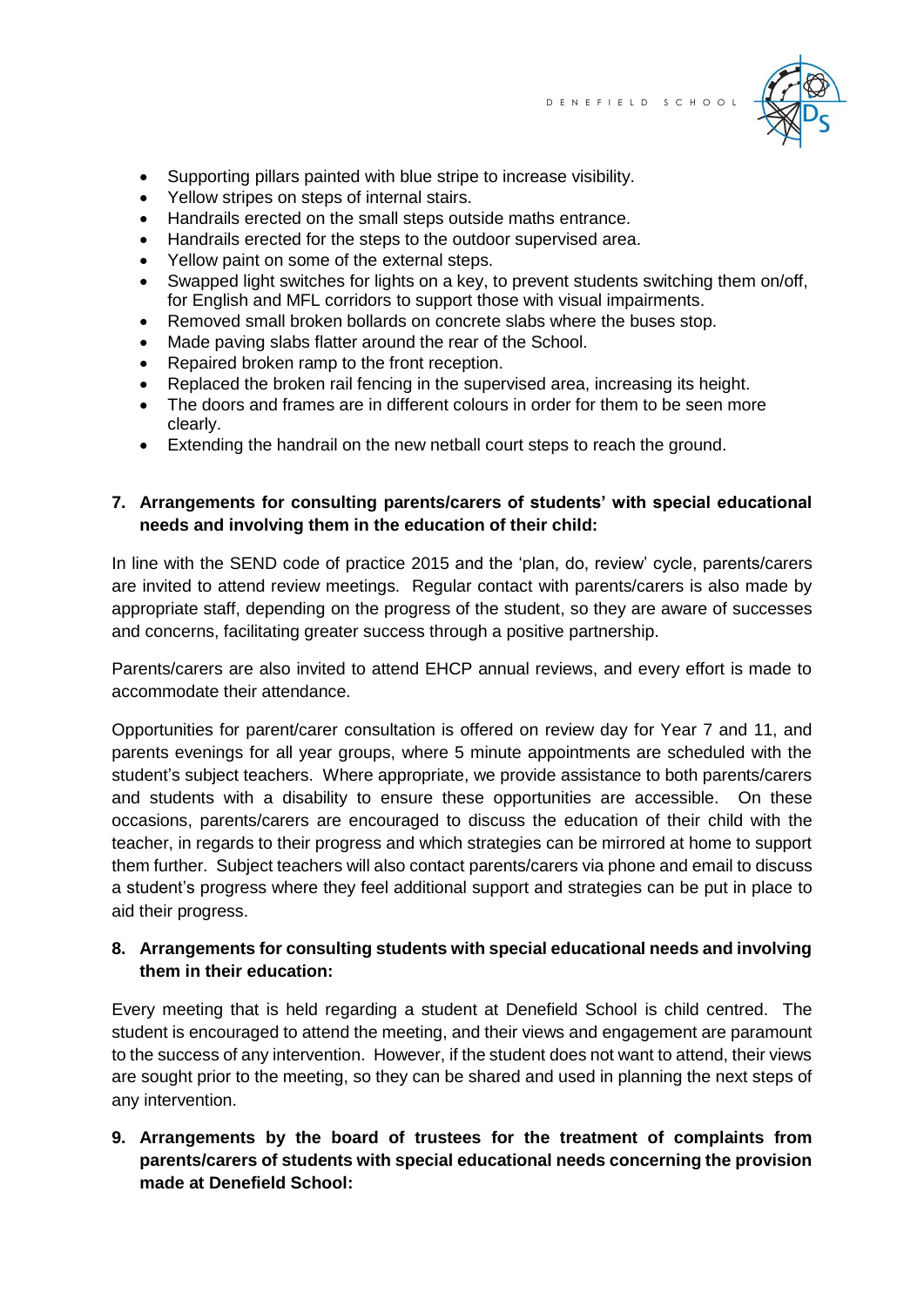

A trustee complaints policy is in place for parental use and this should be followed in the first instance. After this, if parents remain unsatisfied, they can appeal to a SEND tribunal against local authority decisions and EHC Plans.

# **10. How the board of trustee's involves other external bodies in meeting the needs of students with special educational needs and their families;**

The Assistant Head/SENCO liaises with relevant professionals and agencies to assess and identify the best personalised intervention needed to support a student with special educational needs. These professionals, where appropriate, are invited to attend the 'plan, do, review' and EHCP review meetings with parents in order to best support a student, and following their advice, we will make any reasonable adjustment in order to meet these needs. Parents/carers will also be contacted via phone and email in order to share the outcomes of any intervention a student has received from external agencies.

# **11. Contact details of support services for the parents of students with special educational needs:**

## **SENDIASS (SEND Information Advice and Support Service)**

[https://westberkssendiass.info/en/Main\\_Page](https://westberkssendiass.info/en/Main_Page)

## **SEND Local Offer link to support services**

[https://directory.westberks.gov.uk/kb5/westberkshire/directory/localoffer.page?localofferchan](https://directory.westberks.gov.uk/kb5/westberkshire/directory/localoffer.page?localofferchannel=0) [nel=0](https://directory.westberks.gov.uk/kb5/westberkshire/directory/localoffer.page?localofferchannel=0)

#### **SEND Support Services**

<http://fis.westberks.gov.uk/kb5/westberkshire/fsd/localoffer.page?familychannel=4-3>

# **Reading SEND**

Alex Waring [Alexander.Waring@brighterfuturesforchildren.org](mailto:Alexander.Waring@brighterfuturesforchildren.org)

#### **West Berkshire SEND**

Bob Woodrow [Bob.Woodrow@westberks.gov.uk](mailto:Bob.Woodrow@westberks.gov.uk)

## **12. Arrangements for supporting students with special educational needs in a transfer between phases of education or in preparation for adulthood and independent living:**

From Year 6 to Year 7, our transition and engagement leader visits each year 6 primary school teacher and student, to get to know each student and identify any vulnerabilities or additional needs. The Assistant Head/SENCO then meets with each primary school SENCO, to discuss in detail the special educational needs of students transferring to Denefield. Students who may need additional transitional support to Denefield are identified, and a number of strategies are used to support them, including additional visits and parent/carer meetings. There are also a number of parental consultation evenings and meetings offered.